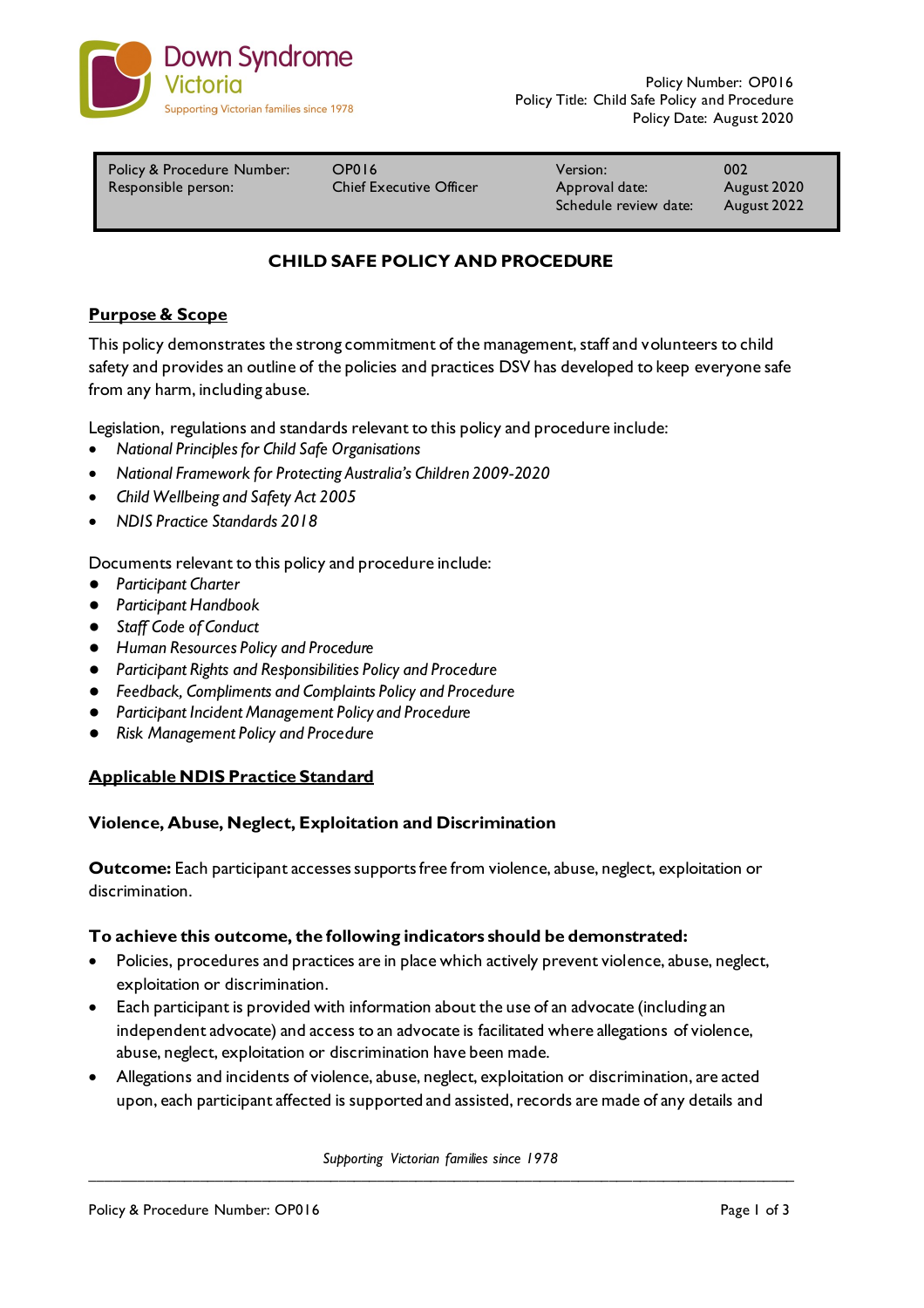

outcomes of reviews and investigations (where applicable) and action is taken to prevent similar incidents occurring again.

• This policy was developed in collaboration with staff, volunteers and the children and their parents who use services. It applies to all staff, volunteers, children and individuals involved in the organisation.

# **Policy**

## **Commitment to child safety**

All children who come to Down Syndrome Victoria have a right to feel and be safe. The welfare of children in DSV's care will always be the first priority, with a zero tolerance to child abuse. DSV aims to create a child safe and child friendly environment where children feel safe and have fun.

## **Children's rights to safety and participation**

Down Syndrome Victoria staff and volunteers encourage children to express their views. DSV listens to their suggestions, especially on matters that directly affect them. DSV actively encourages all children who use services to 'have a say' about things that are important to them. DSV teaches children about what they can do if they feel unsafe. DSV listens to and acts on any concerns children, or their parents, raise.

## **Valuing diversity**

DSV values diversity and does not tolerate any discriminatory practices. To achieve this DSV:

- promotes the cultural safety, participation and empowerment of Aboriginal children and their families
- promotes the cultural safety, participation and empowerment of children from culturally and/or linguistically diverse backgrounds and their families
- welcomes children with a disability and their families and act to promote their participation
- seeks appropriate staff from diverse cultural backgrounds.

## **Procedures**

#### **Recruiting staff and volunteers**

Down Syndrome Victoria applies the best practice standards in the recruitment and screening of staff and volunteers. DSV interviews and conducts referee checks on all staff and volunteers and requires police checks and Working with Children Checks for relevant positions. DSV's commitment to Child Safety and screening requirements are included in staff recruitment procedures.

#### **Supporting staff and volunteers**

Down Syndrome Victoria seeks to attract and retain the best staff and volunteers. DSV provides support and supervision so people feel valued, respected and fairly treated. DSV has developed a

*Supporting Victorian families since 1978*  $\mathcal{L}_\mathcal{L} = \{ \mathcal{L}_\mathcal{L} = \{ \mathcal{L}_\mathcal{L} = \{ \mathcal{L}_\mathcal{L} = \{ \mathcal{L}_\mathcal{L} = \{ \mathcal{L}_\mathcal{L} = \{ \mathcal{L}_\mathcal{L} = \{ \mathcal{L}_\mathcal{L} = \{ \mathcal{L}_\mathcal{L} = \{ \mathcal{L}_\mathcal{L} = \{ \mathcal{L}_\mathcal{L} = \{ \mathcal{L}_\mathcal{L} = \{ \mathcal{L}_\mathcal{L} = \{ \mathcal{L}_\mathcal{L} = \{ \mathcal{L}_\mathcal{$